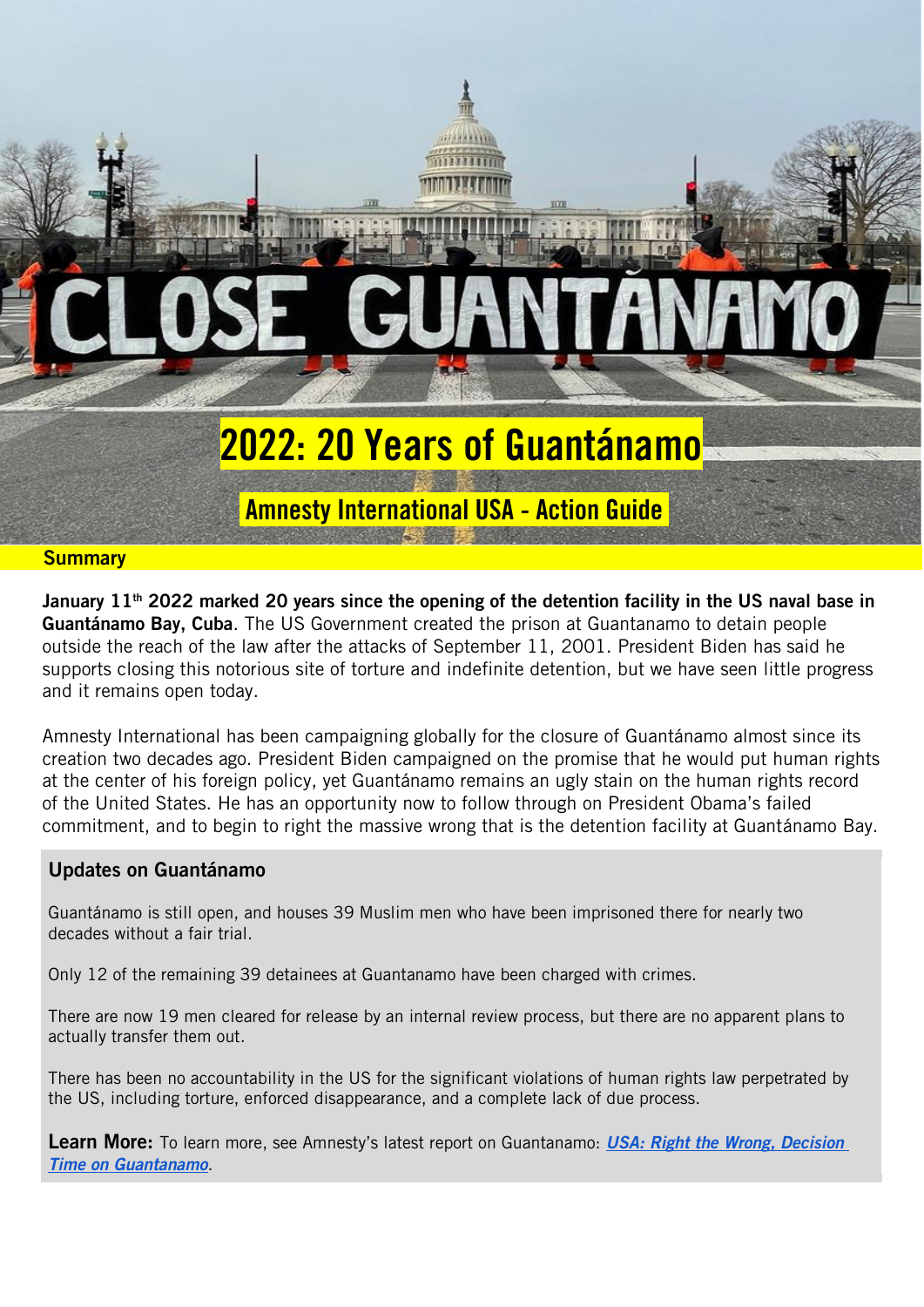#### **Goal**

Amnesty International's goal is for the Biden administration to finally close Guantánamo and to transfer or release the men detained there. If there is sufficient admissible evidence to prosecute any of the men for internationally recognizable criminal offenses, then the US government should do so in a federal court, adhering to standards for a fair trial, and without recourse to the death penalty.

#### **Activities**

Amnesty International has many ways to pressure the Biden administration, including through calls to the White House, live and virtual protests featuring the voices and perspectives of former detainees, sharing information and media about Guantanamo, and even through making and sharing art!

Here are ways AIUSA groups can keep up the momentum to close Guantánamo in 2022….



AIUSA has set up this easy online action you can take to tell President Biden to close Guantanamo now!<https://bit.ly/3H20nDy>

## VIRTUAL RALLY

On January  $11<sup>th</sup>$  join speakers from around the world, including formerly detained men and Amnesty representatives. [You can watch the virtual rally recording here.](https://www.facebook.com/watch/live/?extid=NS-UNK-UNK-UNK-IOS_GK0T-GK1C&ref=watch_permalink&v=1336470923480898)



WRITE TO THE WHITE HOUSE



You can set up demonstrations in your community with appropriate COVID-19 precautions, including vaccines, masks and physical distancing, following CDC and local guidelines.

Contact [deviatar@aisua.org](mailto:deviatar@aisua.org) for more details about AIUSA COVID-19 policies.

## ONLINE QUIZ FOR MEMBERS

Test your knowledge about Guantánamo on our **[online quiz!](https://www.amnestyusa.org/test-your-guantanamo-bay-knowledge/)** 





Share [this op-ed](https://www.aljazeera.com/opinions/2022/1/11/20-years-on-biden-must-close-guantanamo-once-and-for-all) by Amnesty International Secretary General Agnes Callamard and [this article in Just Security](https://www.justsecurity.org/79802/defending-the-rule-of-law-requires-ending-guantanamo-detention/) by AIUSA's Daphne Eviatar!

### ENGAGING THE MEDIA